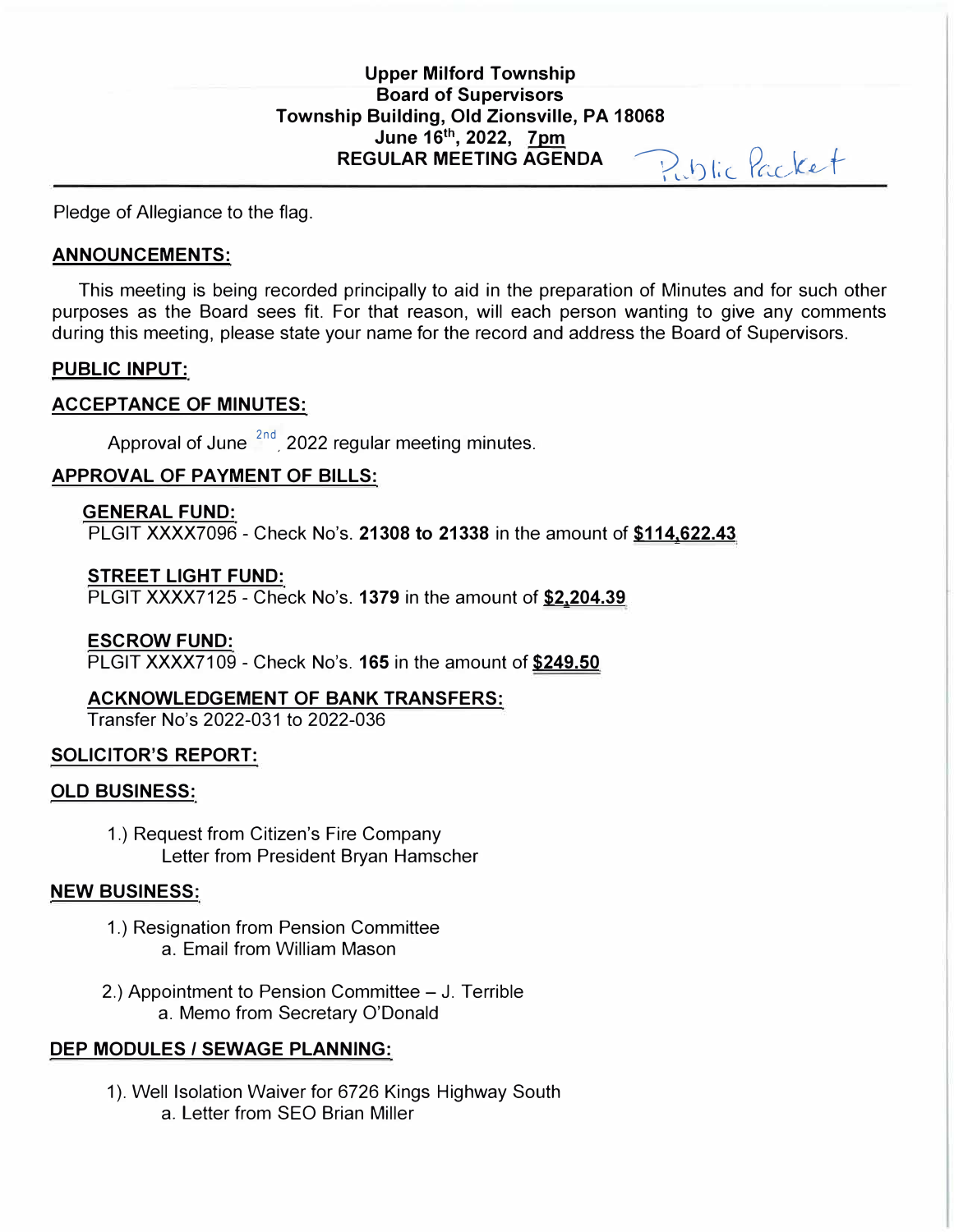## **PLANNING COMMISSION - OLD BUSINESS: - None**

## **PLANNING COMMISSION - NEW BUSINESS: None**

### **SUBDIVISIONS - IMPROVEMENTS:**

1.) Credit release #3 for O'Rourke Winery in the amount of \$67,112.31 a. Letter from Township Engineer Jeffery Ott

b. Approval for Escrow Account PLGIT XXXX7109 Check Number 166 for \$67,112.31

### **CORRESPONDENCE:**

**OTHER ISSUES: - None** 

#### **REPORTS:**

**Emergency Services Committee Report:** 

Township Emergency Management Coordinator: N/A

**Emergency Services Call Report: Report on Website** 

Fire Companies:

Emmaus Library:

Recreation Commission: Next meeting of the Recreation Committee is Monday, June 20<sup>th</sup> at 7pm weather permitting at the Harold G Fulmer Nature Preserve. Otherwise held at the Municipal Building.

Township Manager: Bud Carter-

Supervisors:

John D. Zgura -Joyce K. Moore -Daniel J. Mohr-

#### **EXECUTIVE SESSION:** - If needed

#### **ADJOURNMENT:**

**AGENDA PART II:** UNFINISHED BUSINESS (NO ACTION ANTICIPATED): **OLD BUSINESS:**  $1.$ Indian Creek Industrial Park Subdivision:

Letter dated 01/31/07 from the Planning Commission recommending Preliminary Plan Approval contingent upon Township Engineer comments in their review letter dated 01/25/07.

(This approval is granted an extension until Dec. 31, 2020)

- 2. Morrissey Property Concerns
- 3. Open Space Update
- 4. Zoning and SALDO Update
- 5. Krause Property Concerns
- 6. Indian Mill Creek completion

**END AGENDA PART II:**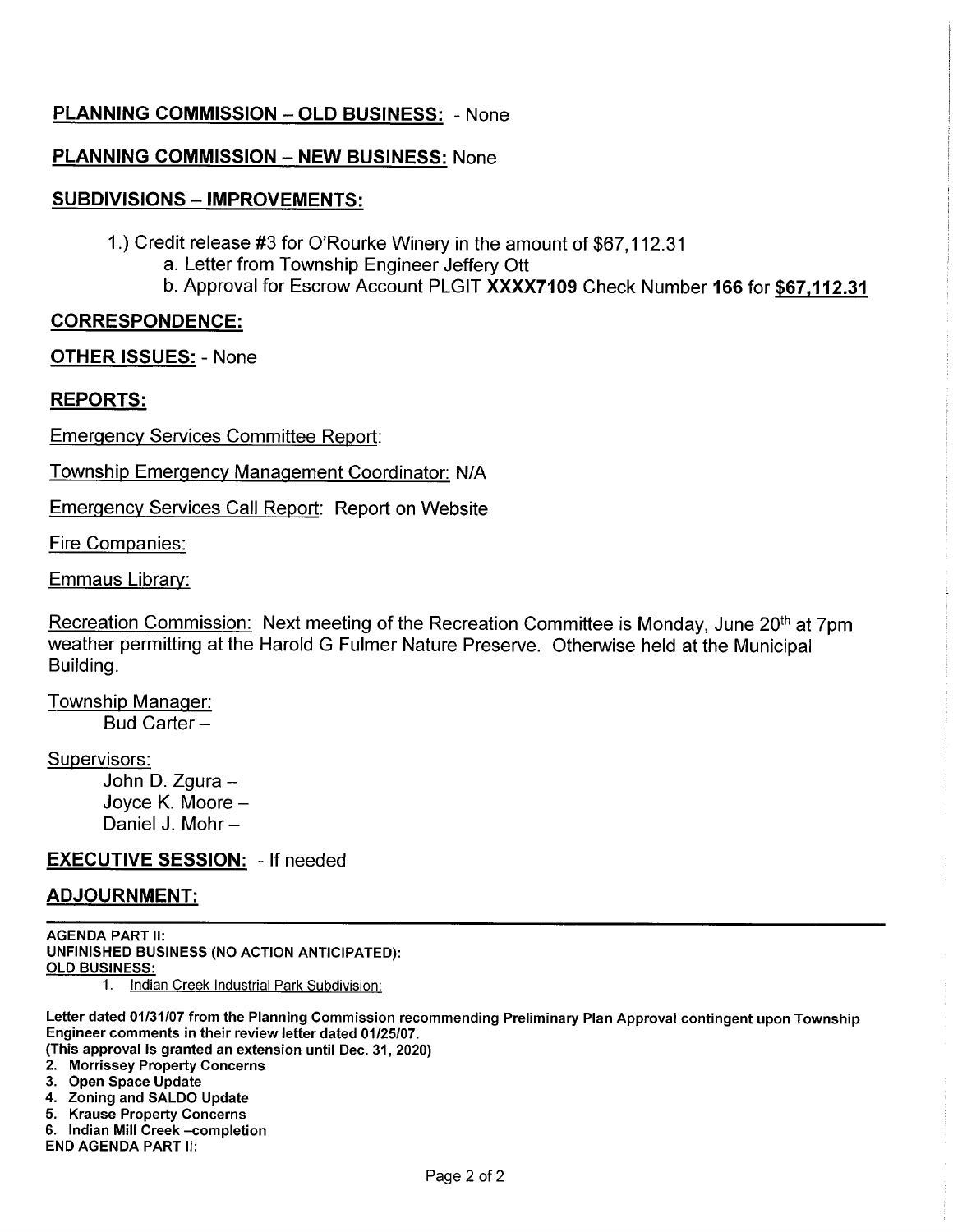### **UNAPPROVED MINUTES**

## **Upper Milford Township Board of Supervisors Township Building, Old Zionsville, PA 18068 June 2 nd , 2022, 7pm REGULAR MEETING MINUTES**

**ATTENDANCE:** Supervisors; Daniel Mohr, Joyce Moore, John Zgura; Manager Edward Carter; Solicitor Marc Fisher, Secretary/treasurer Jessi O'Donald

Pledge of Allegiance to the flag.

#### **ANNOUNCEMENTS:**

This meeting is being recorded principally to aid in the preparation of Minutes and for such other purposes as the Board sees fit. For that reason, will each person wanting to give any comments during this meeting, please state your name for the record and address the Board of Supervisors.

#### **PUBLIC INPUT:**

Phil Casey asked if the Chamber received the money for the grants.

Supervisor Zgura, Moore and Treasurer O'Donald confirmed that no money has gone to the Chamber and they will receive 5% of what the Board of Supervisors is recommended to disburse after the grant process is worked through.

#### **ACCEPTANCE OF MINUTES:**

Approval of May 19<sup>th</sup>, 2022 regular meeting minutes.

**MOTION:** Supervisor Moore made a motion to approve the minutes as presented. Supervisor Zgura seconded the motion. Hearing no questions or comments, all were in favor, motion carried.

#### **APPROVAL OF PAYMENT OF BILLS:**

#### **GENERAL FUND:**

PLGIT XXXX7096 - Check No's. **21278 to 21307** in the amount of\$ **13.862.55** 

#### **ACKNOWLEDGEMENT OF BANK TRANSFERS:**

No Transfers

**MOTION:** Supervisor Moore made a motion to pay the bills as read. Supervisor Zgura seconded the motion. Hearing no questions or comments, all were in favor, motion carried.

#### **SOLICITOR'S REPORT:** No Report

**OLD BUSINESS:** None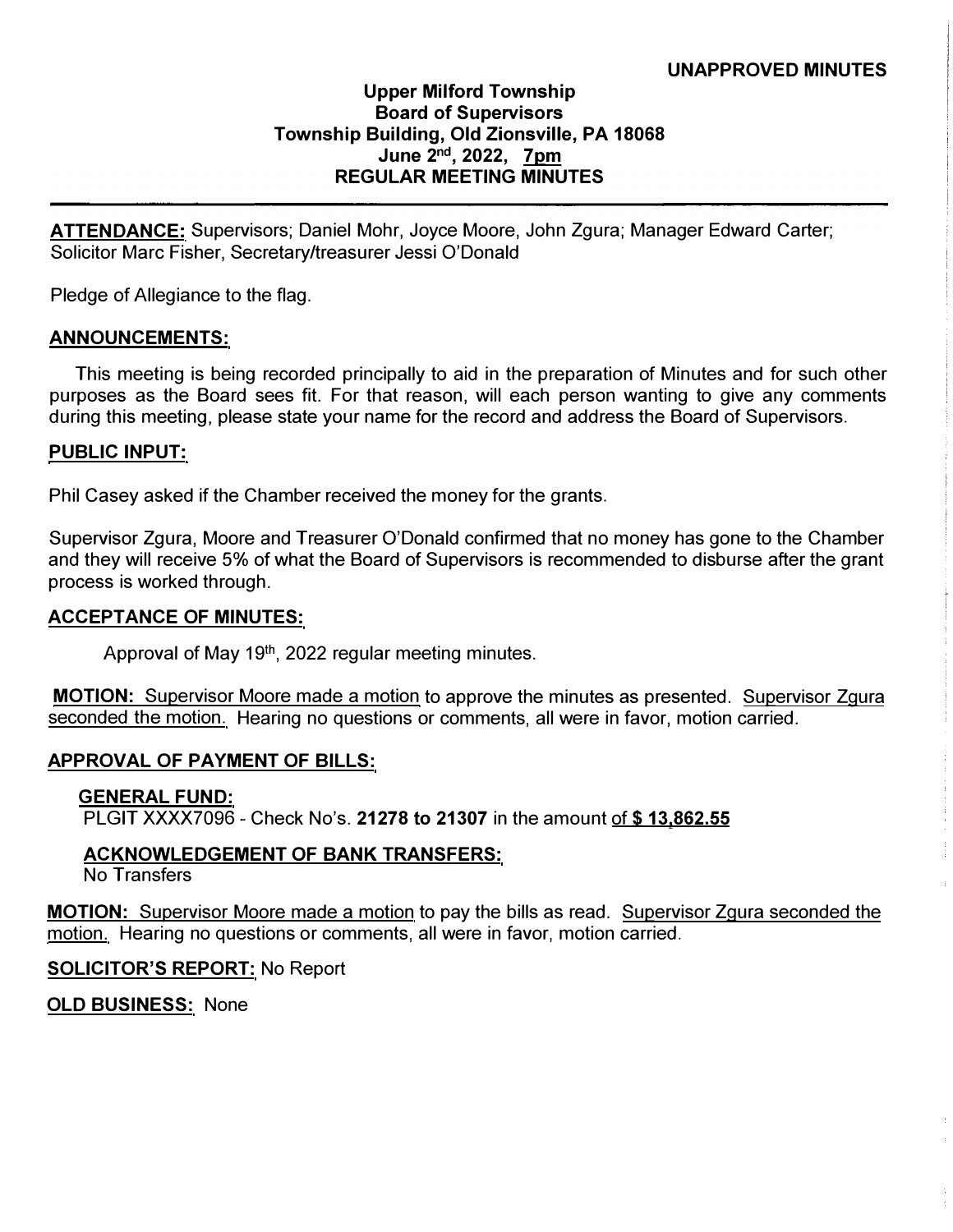## **NEW BUSINESS:**

1.) Approval of Financial & Improvements Agreements - WB Homes, Estates at Maple Ridge a. Memo from Planning Coordinator Brian Miller

Letter from Brian Miller: A copy of the Subdivision & Land Development Improvements Agreement for the Estates at Maple Ridge (COSDO) is presented. The site improvement cost estimate has been reviewed and approved by the Township Engineer, and is ready for the township to execute as part of final plan approval contingencies.

**MOTION:** Supervisor Moore made a motion to accept the improvements & finical agreements for The Estates at Maple Ridge as presented. Supervisor Zgura seconded the motion. Hearing no questions or comments, all were in favor, motion carried.

2.) Acceptance of original Estates at Maple Ridge approved plan withdraw a. Memo from Justin Strahorn of W.B. Homes

Please accept this letter as a request to withdraw the previously approved "Estates at Maple Ridge" Subdivision and Land Development approval as granted by the Upper Milford Township Board of Supervisors. As you are aware, we are proceeding with the project as set forth by the COSDO Final Land Development approval granted by the Board of Supervisors on 12/03/2020.

**MOTION:** Supervisor Moore made a motion to accept the plan withdrawal as requested in Justin Strahorn's letter dated May 31<sup>st</sup>, 2022. Supervisor Zgura seconded the motion. Hearing no questions or comments, all were in favor, motion carried.

## **DEP MODULES / SEWAGE PLANNING:**

1.) Resolution 2022-032 - 6880 Tollgate Rd - Planning Module a. Letter from SEO Brian Miller

The Planning Commission reviewed the Planning Module for 6880 Tollgate road at their meeting on May 31st, 2022. The Sewage Planning Module is required due to the previous subdivision (Ruth Yoder - 6774 Tollgate Road) designating this lot as agricultural and using an Agricultural waiver for its creation. At this time the property has been sold and the new owner must complete a DEP Planning Module prior to the lot being considered a building lot. Soil testing for Primary and Alternate On-Lot Septic Sites has been completed on the property. The Component 1 Planning Module has been completed by Keystone Engineering. The Planning Commission recommended that the Planning Module be Acknowledged, Signed and forwarded to DEP for review & approval. If the Board agrees the Module can be signed by Jessi O'Donald & myself and forwarded to DEP.

**MOTION:** Supervisor Moore made a motion to approve Resolution 2022-032 for the DEP Planning Module for 6880 Tollgate Rd per Brian Miller's letter dated June 2, 2022. Supervisor Zgura seconded the motion. Hearing no questions or comments, all were in favor, motion carried.

## **PLANNING COMMISSION - OLD BUSINESS: - None**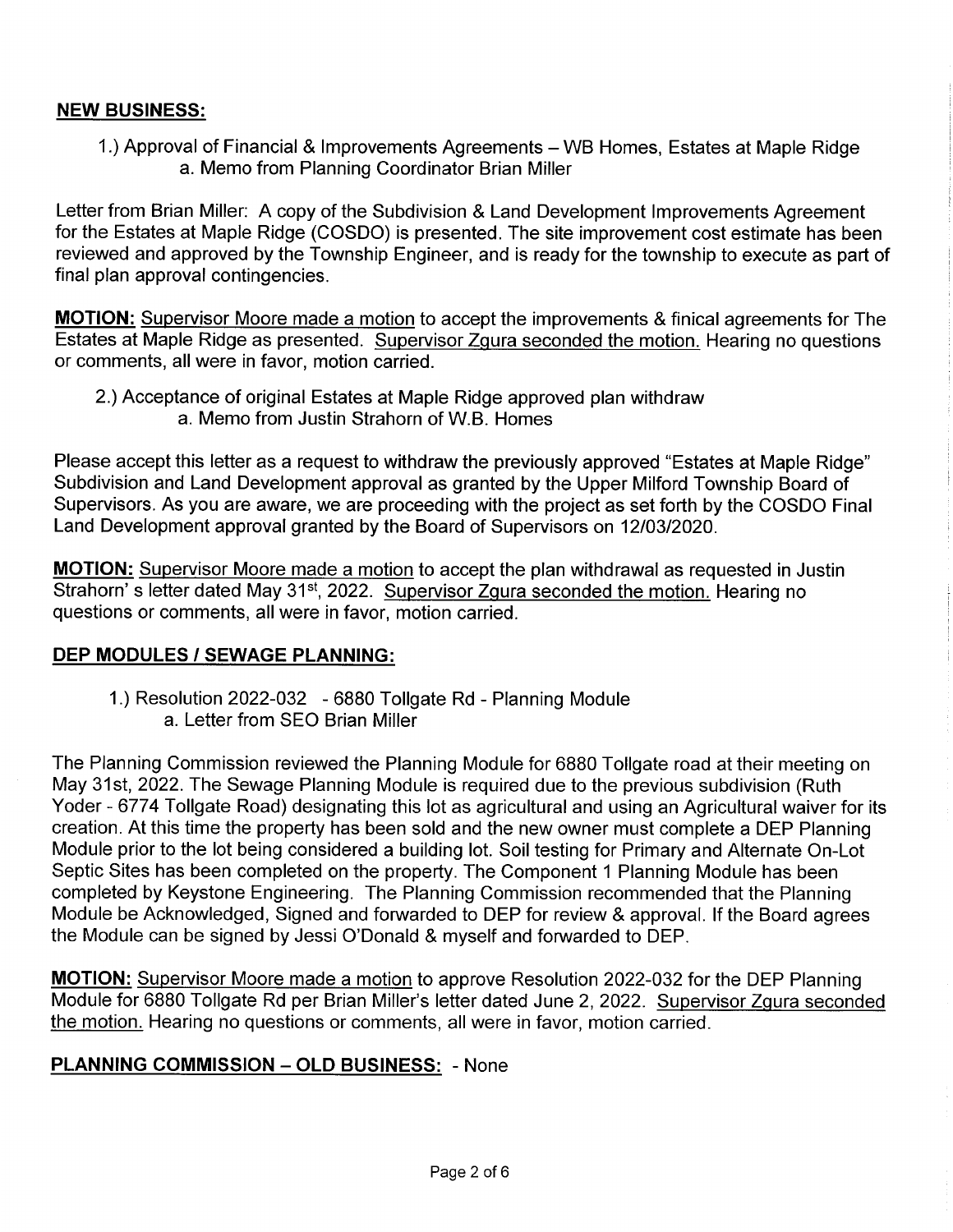# **PLANNING COMMISSION - NEW BUSINESS:**

1.) Upper Saucon Plan Review

a. Letter from Planning Coordinator Brian Miller

The Township received a copy of the proposed Upper Saucon Township Comprehensive Recreation & Open Space Plan for review and comment, The Planning Commission had no comments and recommends that the Board of Supervisors thank Upper Saucon for the chance to review the proposed Plan. If you agree I will send a letter thanking Upper Saucon Township as noted above.

The Board of Supervisors directed Staff to thank Upper Saucon for the courtesy of the review.

2.) Approval 180 day Time Extensions until 12/31/2022 for: Goldstein Subdivision, expires 6/30/22 Indian Creek Industrial Park Subdivision, expires 6/30/22 Indian Creek Industrial Park Lot #10 Land development, expires 6/30/22 4054 Chestnut St. Land Development, expires 6/30/22 Dale A. & Lucy A. Dries Subdivision, expires 6/30/22 a. Letter from Planning Coordinator Brian Miller

**MOTION:** Supervisor Moore made a motion to approve the Time Extensions as requested in Brian Miller's letter dated June 2, 2022 and listed above. Supervisor Zgura seconded the motion. Hearing no questions or comments, all were in favor, motion carried.

## **SUBDIVISIONS - IMPROVEMENTS:**

1.) Approval – Omega Homes Time Extension until 12/20/2022 a. Letter from Omega Homes - Avi Hornstein

Omega Homes, Inc. requests that the existing Improvements Agreement, currently scheduled to expire on June 20, 2022 be granted a 180 day extension to December 20, 2022. Please forward this request to the Upper Milford Township Board of Supervisors.

**MOTION:** Supervisor Moore made a motion to approve the Time extension for Omega Homes, Indian Mill Creek Townhouses per the request letter dated May 31<sup>st</sup>, 2022. Supervisor Zgura seconded the motion. Hearing no questions or comments, all were in favor, motion carried.

2.) Approval – Fields at Indian Creek Phase 3 time extension until August  $7<sup>th</sup>$ , 2023 a. Letter from Richard Koze

Please accept this request for a 365-day time extension for the Improvements Agreement for the Indian Creek Major Subdivision Phase 3 to allow time to complete the necessary improvements. Kay Builders will ensure that Irrevocable Letter of Credit No 1350000660211 with People's Security Bank and Trust will be extended to a date beyond the new expiration date of the Improvements Agreement.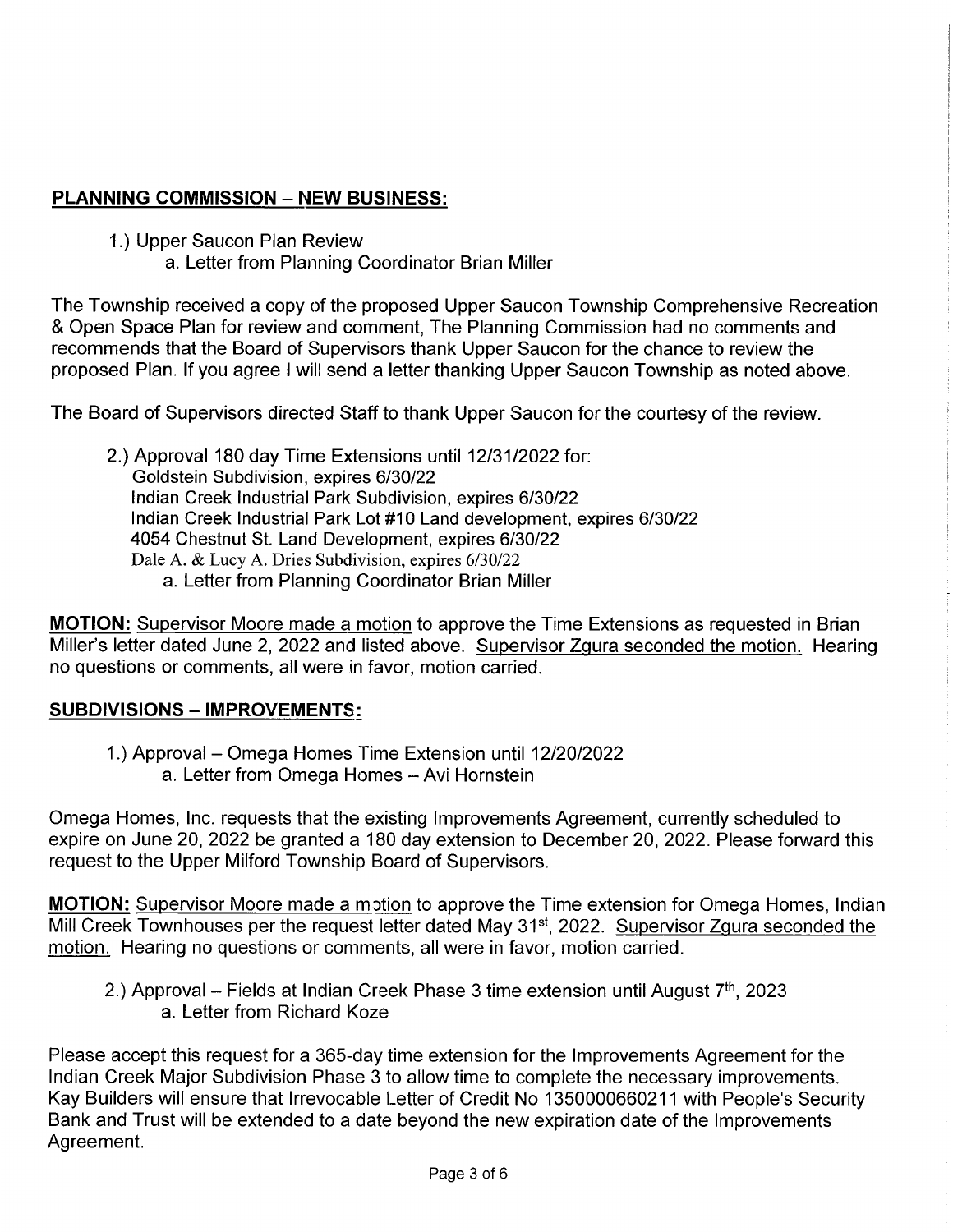**MOTION:** Supervisor Moore made a motion to approve the Time Extension as requested for The Fields at Indian Creek Phase 3 in the Kay Builders' letter dated May 31<sup>st</sup>, 2022. Supervisor Zgura seconded the motion. Hearing no questions or comments, all were in favor, motion carried.

3.) Approval – Fields at Indian Creek Phase 4/5 time extension until August 30<sup>th</sup>, 2023 a. Letter from Richard Koze

Please accept this request for a 365 day time extension for the Improvements Agreement for the Indian Creek Major Subdivision Phase 4/5 to allow time to complete the necessary improvements. Kay Builders will ensure that Irrevocable Letter of Credit No. 1350000660217 with People's Security Bank and Trust will be extended to a date beyond the new expiration date of the Improvements Agreement.

**MOTION:** Supervisor Moore made a motion to approve the Time Extension as requested for The Fields at Indian Creek Phase 4/5 in the Kay Builders' letter dated May 31<sup>st</sup>, 2022. Supervisor Zgura seconded the motion. Hearing no questions or comments, all were in favor, motion carried.

4.) Approval – Fields at Jasper Ridge time extension until August  $7<sup>th</sup>$ , 2023 a. Letter from Richard Koze

**MOTION:** Supervisor Moore made a motion to approve the Time Extension as requested for The Fields at Jasper Ridge in the Kay Builders' letter dated May 31<sup>st</sup>, 2022. Supervisor Zgura seconded the motion. Hearing no questions or comments, all were in favor, motion carried.

# **CORRESPONDENCE:**

1.) Request from Macungie Borough for Special Fire Police for: Antique Truck show - June 17 & 18th 2022 Das Awkscht Fescht Car Show - August 5-7, 2022 Wheels of Time Car Show - August 26-28, 2022 a. Letter from Macungie Manager John Brown

MOTION: Supervisor Moore made a motion to allow Special Fire Police from Stations #28 and #19 to participate in the events as listed in John Brown's letter dated May 6<sup>th</sup>, 2022 if willing and available. Supervisor Zgura seconded the motion. Hearing no questions or comments, all were in favor, motion carried.

2.) Request for Fire Police Assistance from Emmaus Borough Halloween Parade October 15, 2022 at 7:30 pm and the rain date of October 16<sup>th</sup> at 6:30 pm a. Letter from Operations Sergeant Bryan Hamscher

**MOTION:** Supervisor Moore made a motion to allow Special Fire Police from Stations #28 and #19 to participate in the Emmaus Halloween Parade as listed in Bryan Hamscher's letter dated May 20<sup>th</sup>, 2022 if willing and available. Supervisor Zgura seconded the motion. Hearing no questions or comments, all were in favor, motion carried.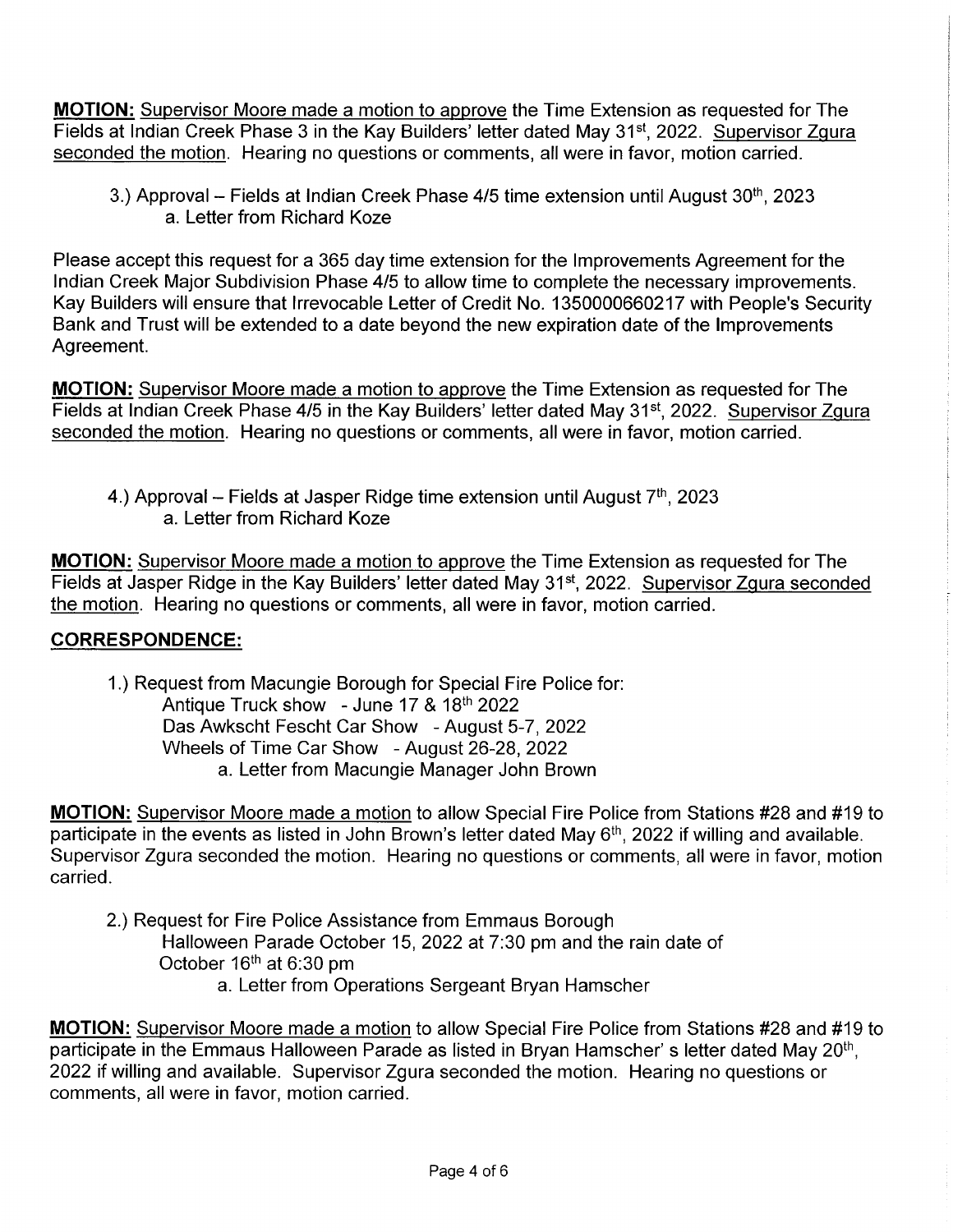#### 3.) Parking Concerns letter a. Letter from Jasper Ridge HOA

We are writing on behalf of our community, Fields at Jasper Ridge (aka The Kohler Tract), to inquire about the planned parking restrictions to be implemented when Kay Builders turns over responsibility for the streets to UMT, upon completion of the development. It has come to our attention that the final plan calls for 27 No Parking signs to be installed, in effect prohibiting parking on both sides of all streets throughout our development. A copy of the plans is attached for your reference with the planned locations and type of signs highlighted in yellow. We feel these parking restrictions are unreasonable and we have significant concerns that they will cause undue hardship on our residents and their visitors. Nearly half of the homes {60 of 122) in our community have single-car garages/driveways. Additionally, there are families in our neighborhood that have more than two vehicles due to one or more of their children currently being of driving age or that will be in the coming years. Furthermore, having no street parking available throughout the community severely limits the ability of visitors to our neighborhood to park their vehicles. We already experience parking capacity challenges, in some areas of the community, even with the current state of unrestricted on-street parking. This will become a significant issue if no street parking is allowed. Although there is a 60space HOA parking lot planned that may alleviate some of the capacity issues, this lot is not centrally located and requires walking a considerable distance, up a substantial incline, to reach most units. We would like to understand if this plan to prohibit on-street parking community-wide was designed because of a requirement of UMT or if the Kay Builders team decided and implemented this on their own. If this is a UMT requirement, we would like to understand the reasoning for this restriction and if there are any alternatives that can be considered, such as prohibiting parking on only one side of the street. If this is not a UMT requirement, we would like to understand the process for modifying this plan, before it is implemented, to allow on-street parking throughout the community. Thank you in advance for your consideration in this matter.

There was a brief discussion. Jim Krippe asked why the HOA was inquiring now as the roads had not been dedicated yet. Manager Carter stated he felt they were just trying to be proactive. All three Supervisors felt as though the no parking had been agreed upon during planning and in consultation with the fire department and engineers and while they understood why the request was made that they did not want to make any changes as this was the approved plan. Staff was directed to send a written response to the HOA.

## **OTHER ISSUES: - None**

## **REPORTS:**

Emergency Services Committee Report: N/A **Township Emergency Management Coordinator: N/A Emergency Services Call Report: No Report** Fire Companies: No Report Emmaus Library: No Report Recreation Commission: No Report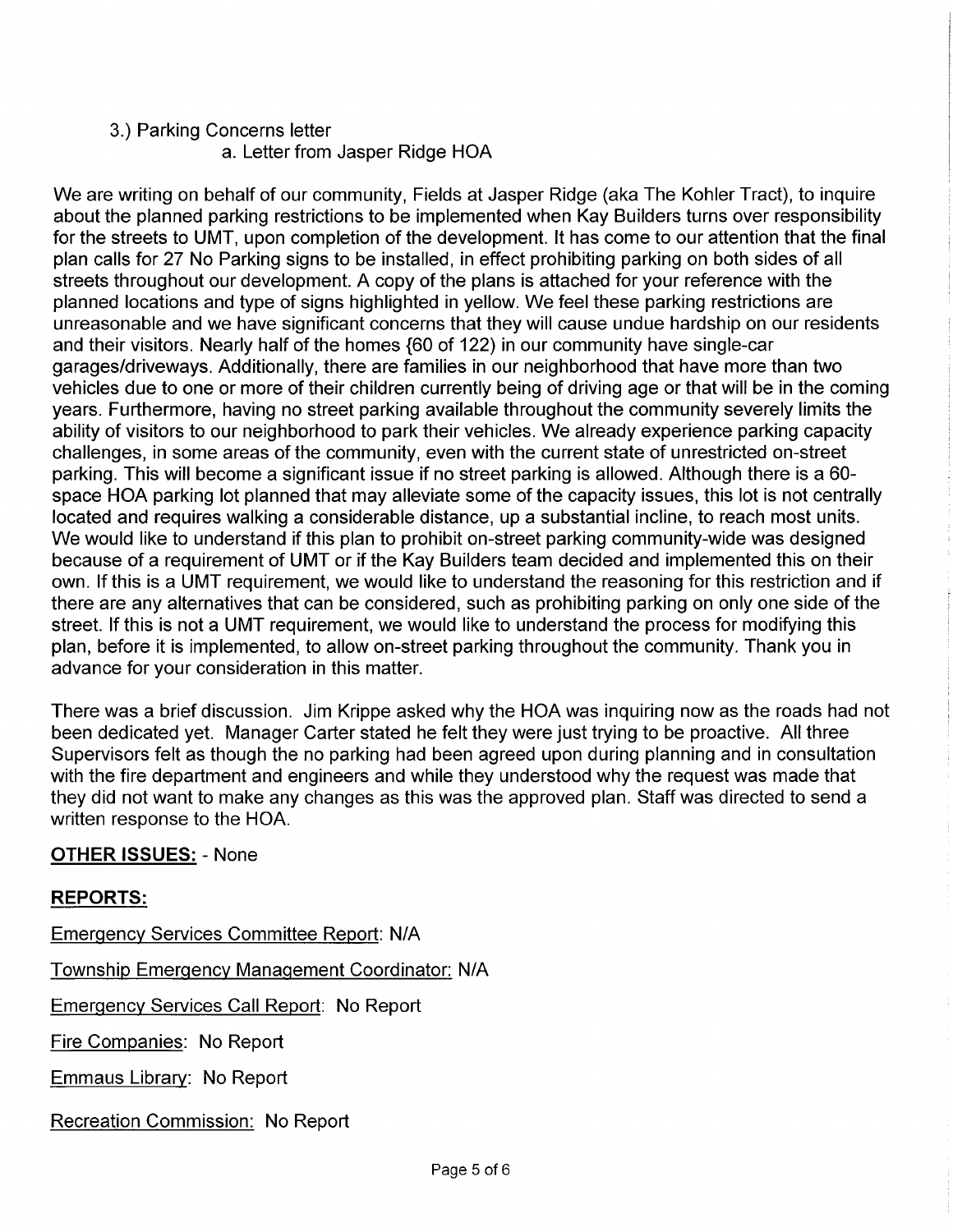Township Manager:

Bud Carter - Seal Coat will start on Monday and should be done by mid-week.

Supervisors:

John D. Zgura - No Report Joyce K. Moore - No Report Daniel J. Mohr - No Report

**EXECUTIVE SESSION: - Not needed** 

**ADJOURNMENT:** Meeting was adjourned at 7:31 pm.

**Chairman Daniel J. Mohr** 

June 16th, 2022 **Date** 

Secretary Jessi O'Donald